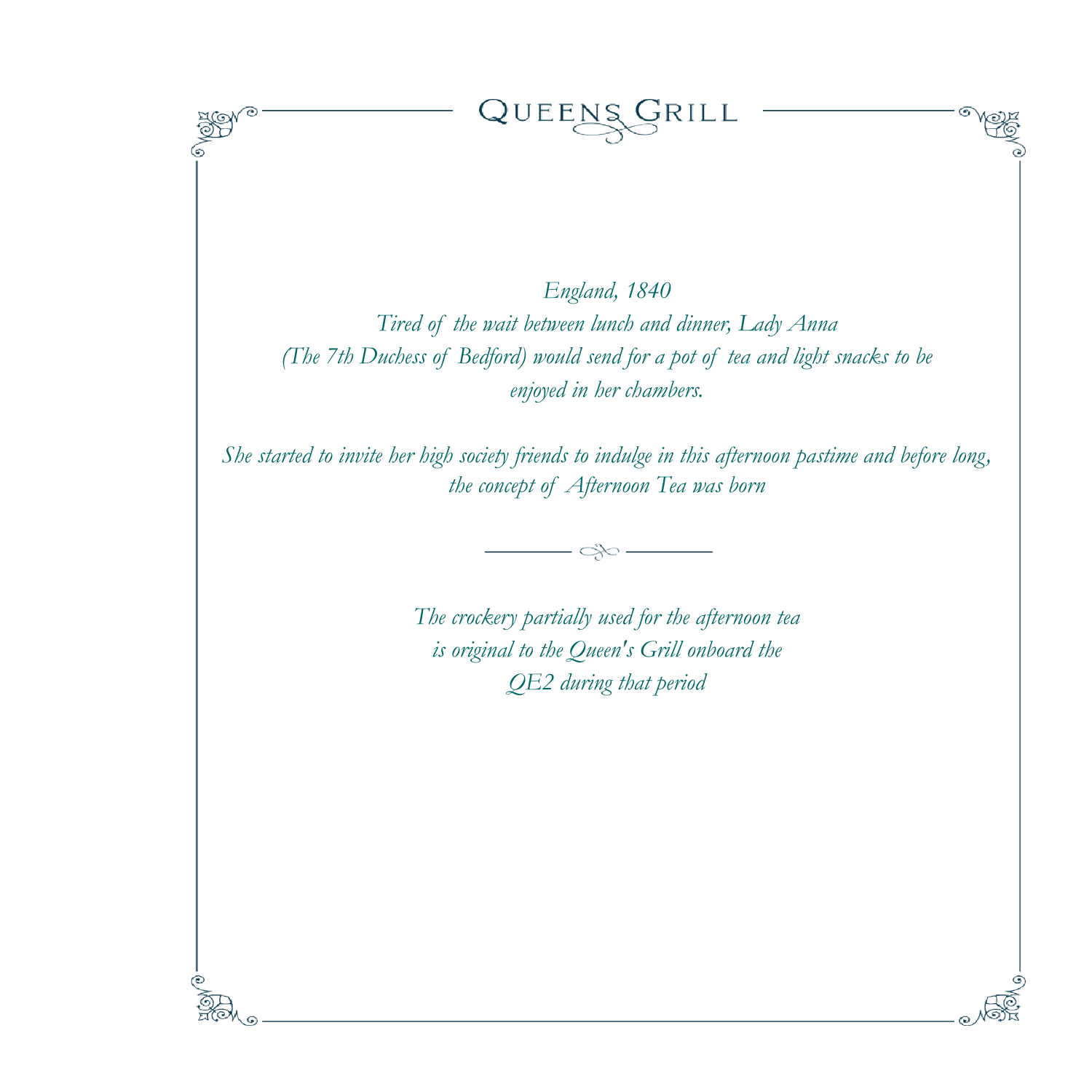



# **CUNARD AFTERNOON TEA**

**COLD**

*Coronation Chicken, Charcoal Bun Cucumber and Cream Cheese, White Bread Grass-Fed Roast Beef and Mustard Mayo, Beetroot Bun Chive Egg Mayo with Spinach Bread Smoked Salmon Dill Cream, Choux Bun*

#### **DESSERTS**

*Malt Chocolate Pecan Tart Orange Dark Chocolate Mousse Passion fruit Macaroon Lemon Meringue Tart Strawberry Rhubarb Tart*

*Assorted Warm Raisins, Plain Scones with Clotted Cream & Fine Preserves* 

*Aed 155 Per Person*

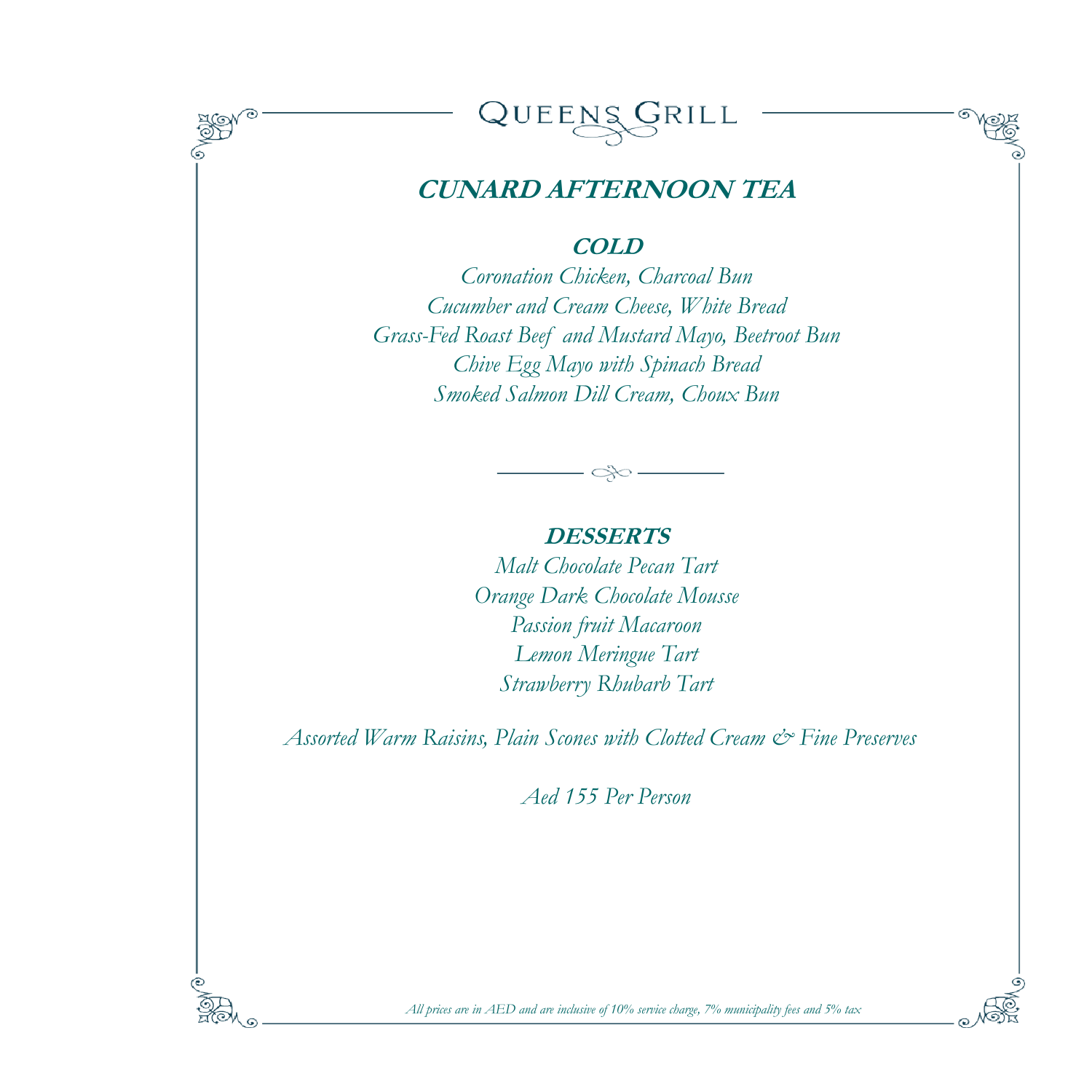



## **BRITANNIA AFTERNOON TEA**

#### **COLD**

*Coronation Chicken, Charcoal Bun Cucumber & Cream Cheese, White Bread Grass-Fed Roast Beef & Mustard Mayo, Beetroot Bun Chive Egg Mayo with Spinach Bread Smoked Salmon Dill Cream, Choux Bun*

### **HOT**

*Classic Beef Wellington, Fresh Horseradish Cream Quail Scotch Eggs, Pommery Mustard Mayo, Dill Cress Quiche of Figs & Brie Cheese, Caramelized Onion Jam* 

#### **DESSERTS**

*Malt Chocolate Pecan Tart Orange Dark Chocolate Mousse Passion Fruit Macaroon Lemon Meringue Tart Strawberry Rhubarb Tart*

*Assorted Warm Raisins Plain Scones, With Clotted Cream & Fine Preserves* 

*Aed 199 Per Person*

*All prices are in AED and are inclusive of 10% service charge, 7% municipality fees and 5% tax*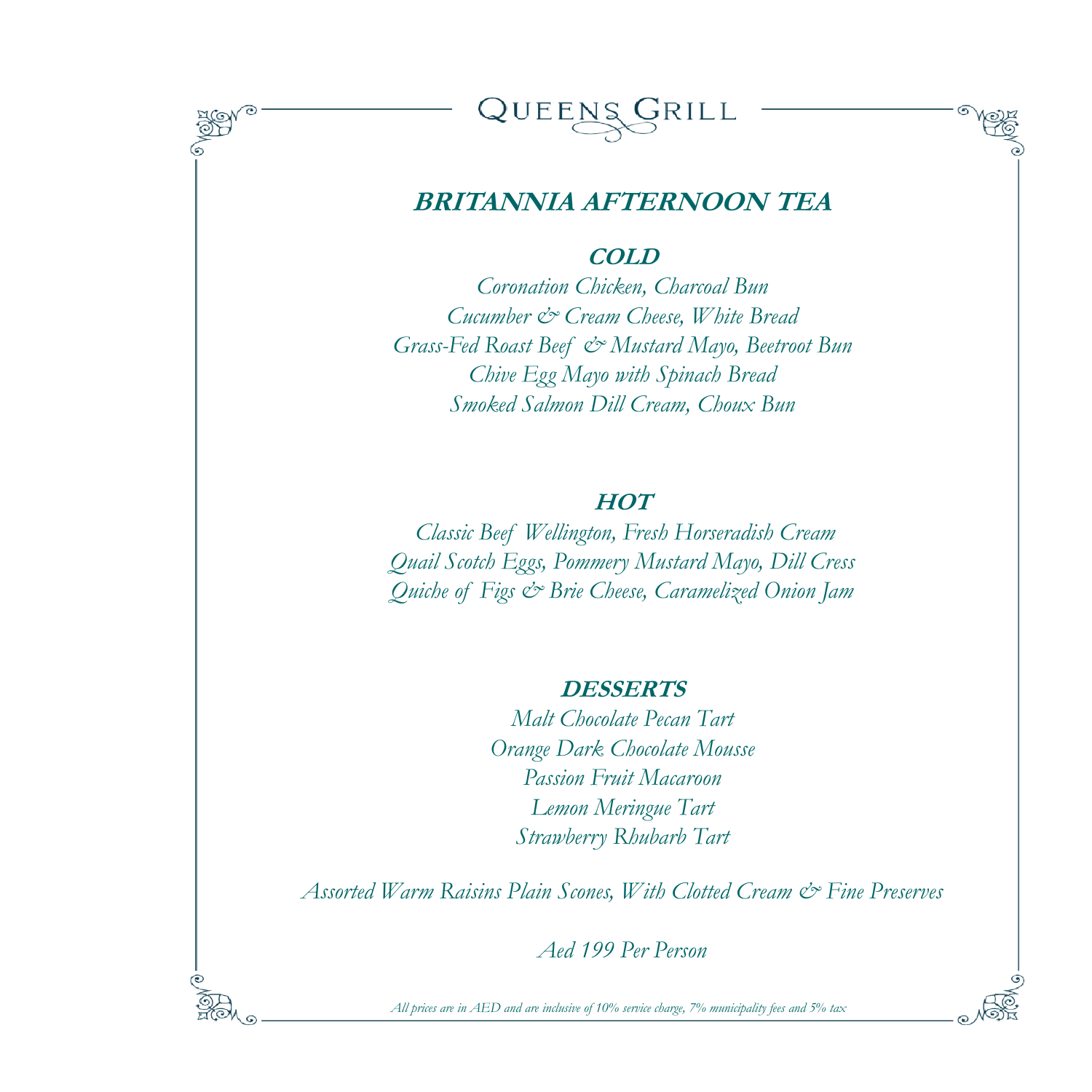

*All prices are in AED and are inclusive of 10% service charge, 7% municipality fees and 5% tax*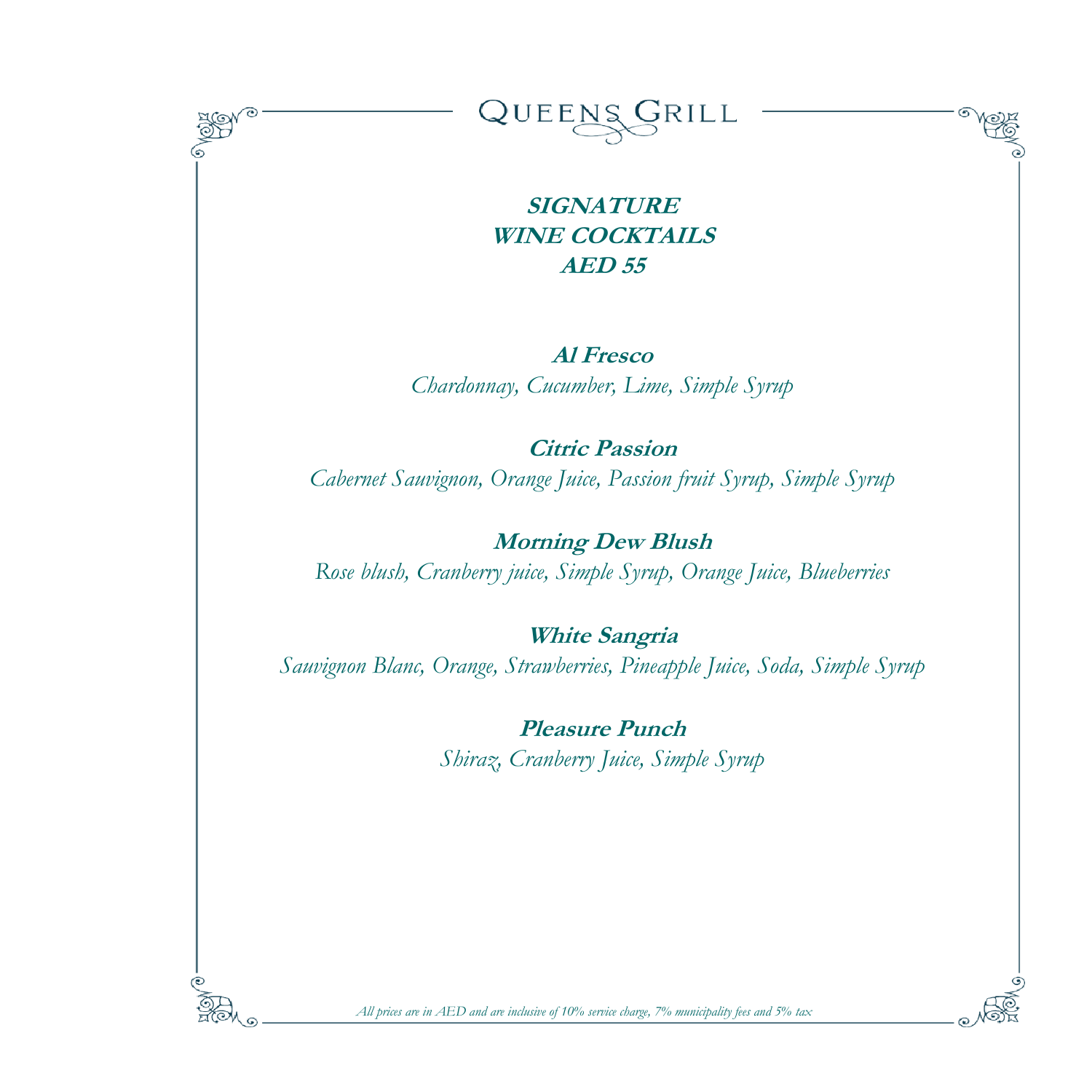



# **GIN COCKTAIL**

**1840**

*Gin, cucumber, lavender syrup, lemon and soda* **AED 70**

*1840 - Samuel Cunard's first ship, the 1,145 ton paddle steamer Britannia leaves Liverpool, England, bound for Halifax, Nova Scotia, on the first Transatlantic service*

#### **1922**

*Gin, homemade thyme & lemon syrup, cranberry juice, tonic water* **AED 75**

*1922 – Laconia is the first passenger ship to offer a circumnavigation of the globe – the first World Cruise*

#### **1934**

*Gin, black berries, vanilla sugar, basil and lime* **AED 70**

*1934 - Queen Mary is launched in Clydebank, Scotland, by Her Majesty Queen Mary. The first merchant vessel to be named by a member of The Royal Family*

#### **1938**

*Gin, muskmelon, red currant & cinnamon syrup lemon & tonic water* **AED 75**

*1938 – Queen Elizabeth launched in Clydebank, Scotland, by Her Majesty Queen Elizabeth in the presence of Her Royal Highness Princess Elizabeth and Princess Margret*

*All prices are in AED and are inclusive of 10% service charge, 7% municipality fees and 5% tax*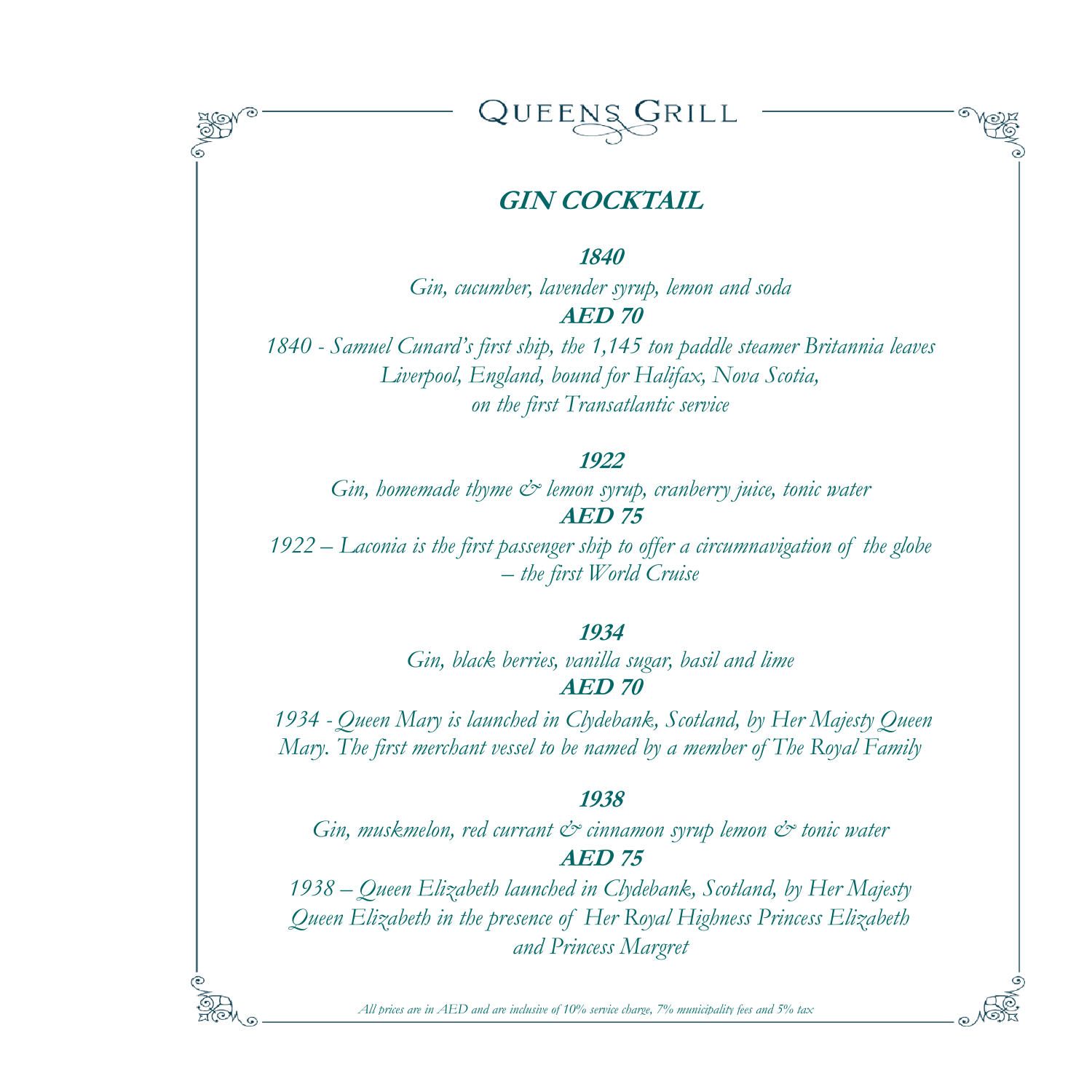

# **GIN COCKTAIL**

**1947**

*Gin, elderflower syrup, watermelon juice, lemon juice, sparkling wine* **AED 70**

*1947 - The two Cunard Queens enter regular Transatlantic Service*

#### **1967**

*Gin, basil, grapefruit juice, sugar & lime* **AED 70**

*1967 - QE2 is launched in Clydebank, Scotland, by Her Majesty Queen Elizabeth II in the presence of His Royal Highness The Duke of Edinburgh and Her Royal Highness Princess Margret*

**<sup>1969</sup>** *– QE2 Signature*

*Haymans of London – true English London dry gin Fresh Rosemary muddled with extracted plum syrup, dash of lemon juice, topped up with Fever Tree tonic water*

#### **AED 95**

*1969 - Queen Elizabeth 2, or QE2 as she becomes affectionately known, enters service & to mark the 1st transatlantic journey of the QE2*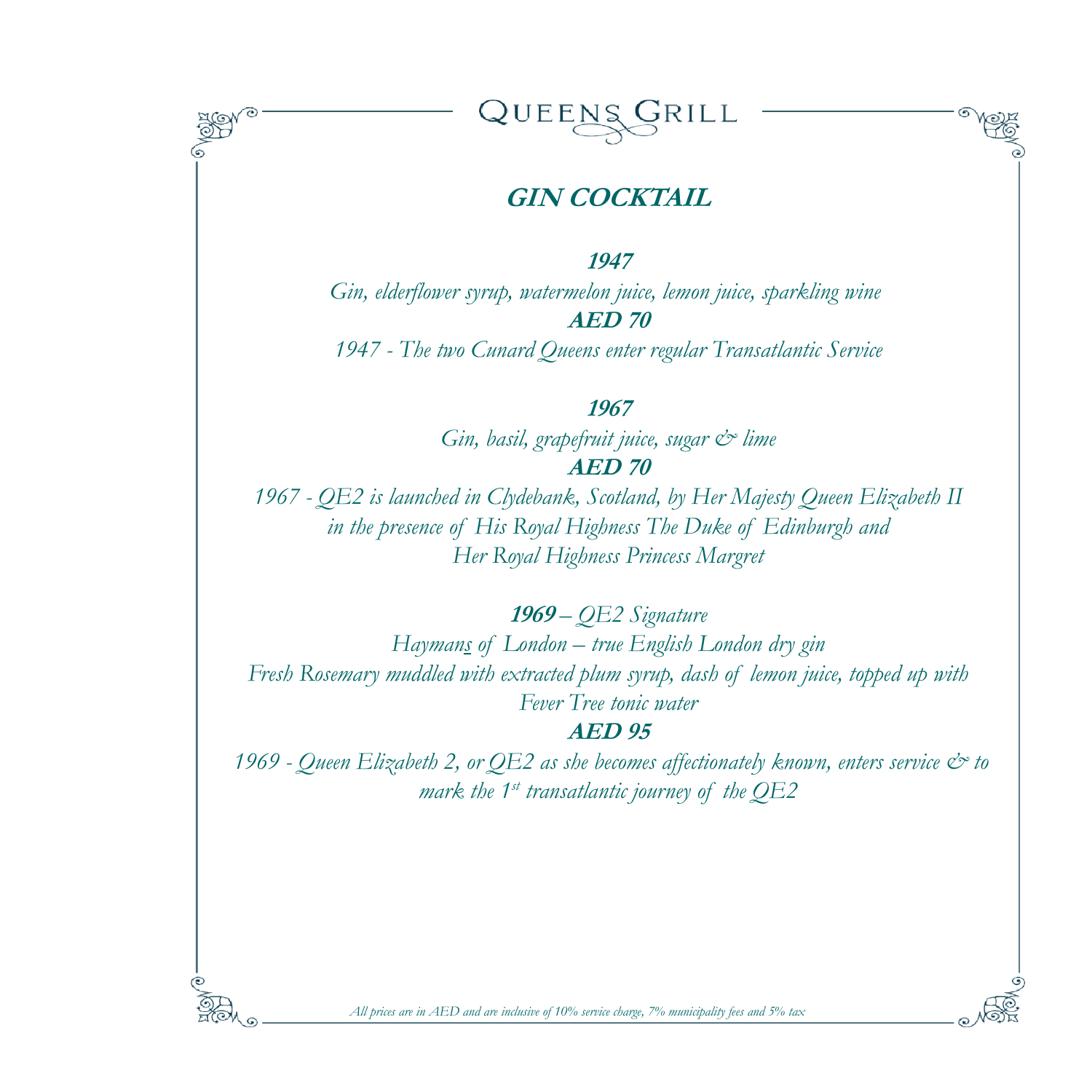| QUEENS                                                                                         |    |
|------------------------------------------------------------------------------------------------|----|
| <b>SPARKLING 120ml</b>                                                                         |    |
| Prosecco, Da Luca                                                                              | 70 |
| <b>WHITE WINE 120 ml</b>                                                                       |    |
| Sauvignon Blanc, Frontera, Concha Y Toro                                                       | 45 |
| Chardonnay, Frontera, Concha Y Toro                                                            | 45 |
| Muscadet Sur Lie, Chateau De Clearly, France                                                   | 60 |
| Chenin Blanc, Brown Brothers, Victoria, Australia                                              | 65 |
| <b>RED WINE 120 ml</b>                                                                         |    |
| Merlot, Frontera, Central Valley, Chile                                                        | 45 |
| Cabernet Sauvignon, Frontera, Central Valley, Chile                                            | 45 |
| Malbec, Serie A Zuccardi, Salta, Argentina                                                     | 65 |
| Apothic Red, California                                                                        | 70 |
| Syrah-Merlot-Cabernet Sauvignon-Zinfandel                                                      |    |
| <b>ROSÈ WINE</b>                                                                               |    |
| Rosé Blush, Cuvée Sabourin, Pays d'Oc IGP, France                                              | 50 |
| <b>DESSERT WINE - 60ml</b>                                                                     |    |
| Black Muscat Elysium, Andrew Quady, California, USA                                            | 85 |
| Muscat De Beaumes De Venise, Domaine De Coyeux, France                                         | 75 |
| <b>BEER BOTTLES</b>                                                                            |    |
| Heineken, Amstel, Sol, Strongbow, Corona                                                       | 45 |
| FRESH JUICE                                                                                    |    |
| Please check the availability with the server                                                  | 18 |
| All prices are in AED and are inclusive of 10% service charge, 7% municipality fees and 5% tax |    |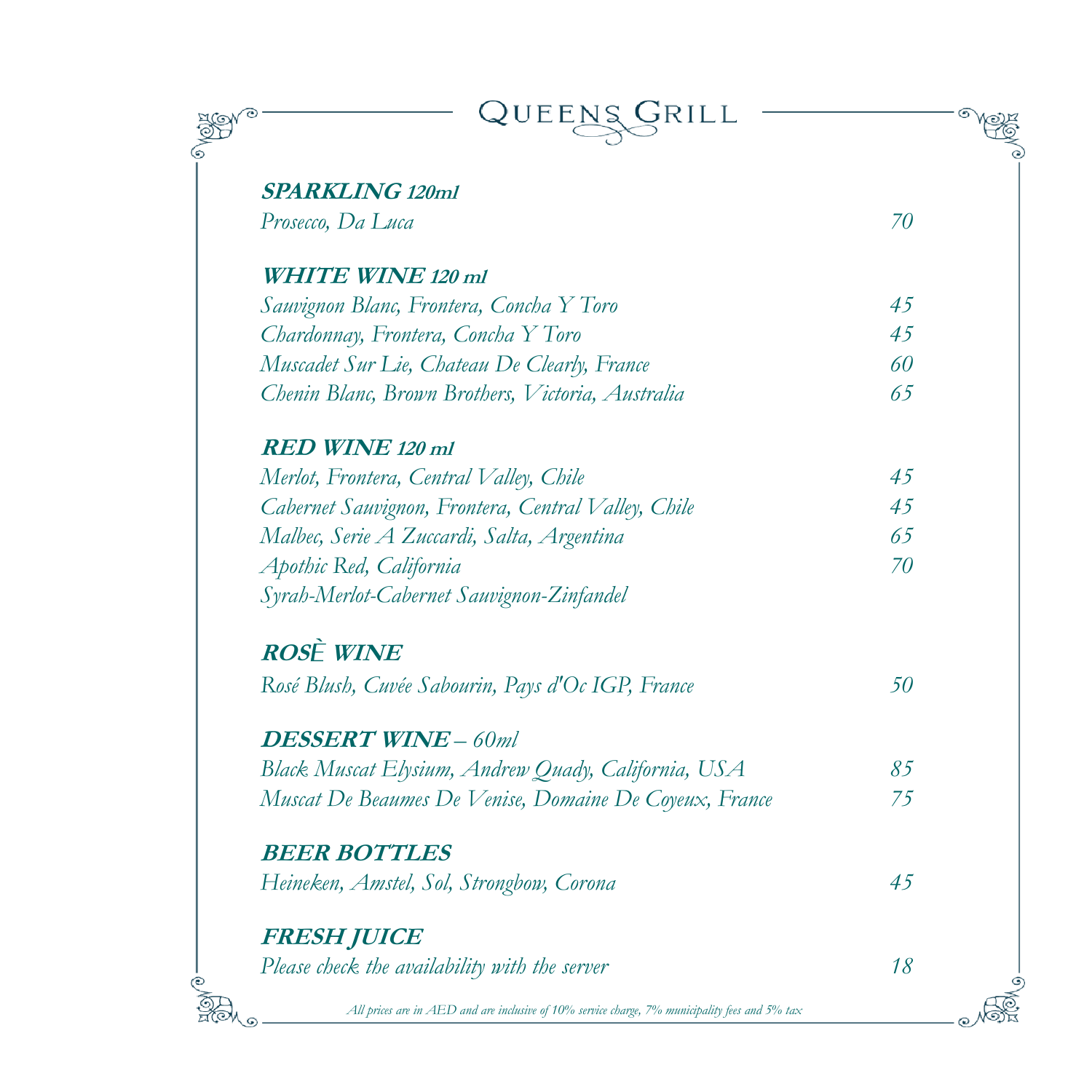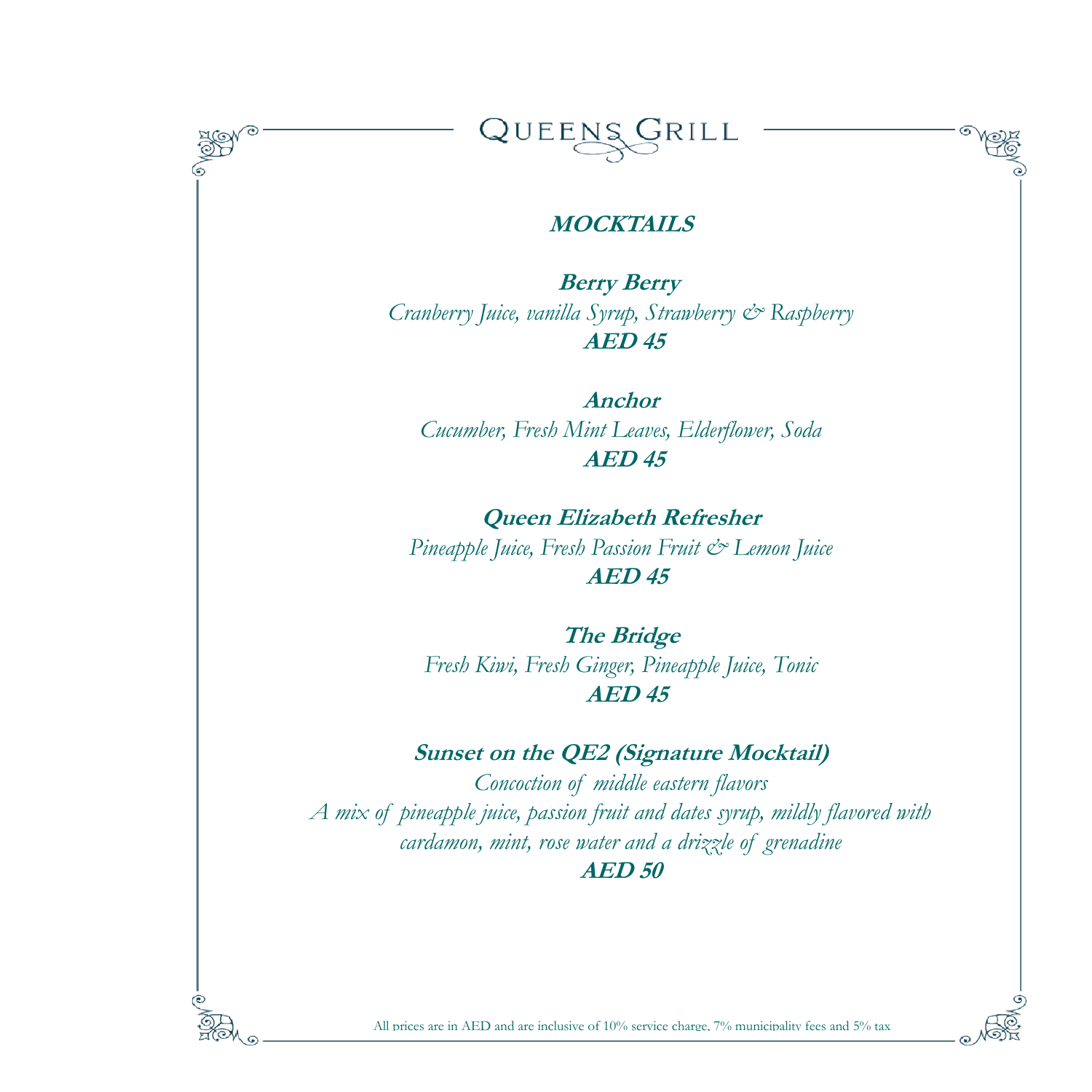



### **NEWBY TEA SELECTION**

**English breakfast - Black Tea**

*A classic British tradition one enjoyed by Queen Victoria, English breakfast remains enduringly popular. An unmistakably malty flavor and citrus tinge adds an edge to our robust blend*

**Chamomile - Herbal Tisane**

*Once considered a magical elixir of youth, Chamomile flower is now valued for its digestive, soothing properties. Our naturally caffeine-free Chamomile blend is perfect after dinner*

## **Earl grey - Black Tea**

*A British tradition enjoyed all over the world, our Earl Grey is characterized by the subtle taste of bergamot, its smooth finish and appealing citrus fragrance*

### **Green Sencha - Green Tea**

*Carefully plucked in the early spring, the young leaves in the green tea have been steamed in traditional Japanese style, preserving their dark green color and delicate, slightly rice-like taste*

## **Peppermint - Herbal Tisane**

*Made only from peppermint leaves, its cool, penetrating taste and satisfyingly clean finish, make it the natural choice to enjoy after dinner*